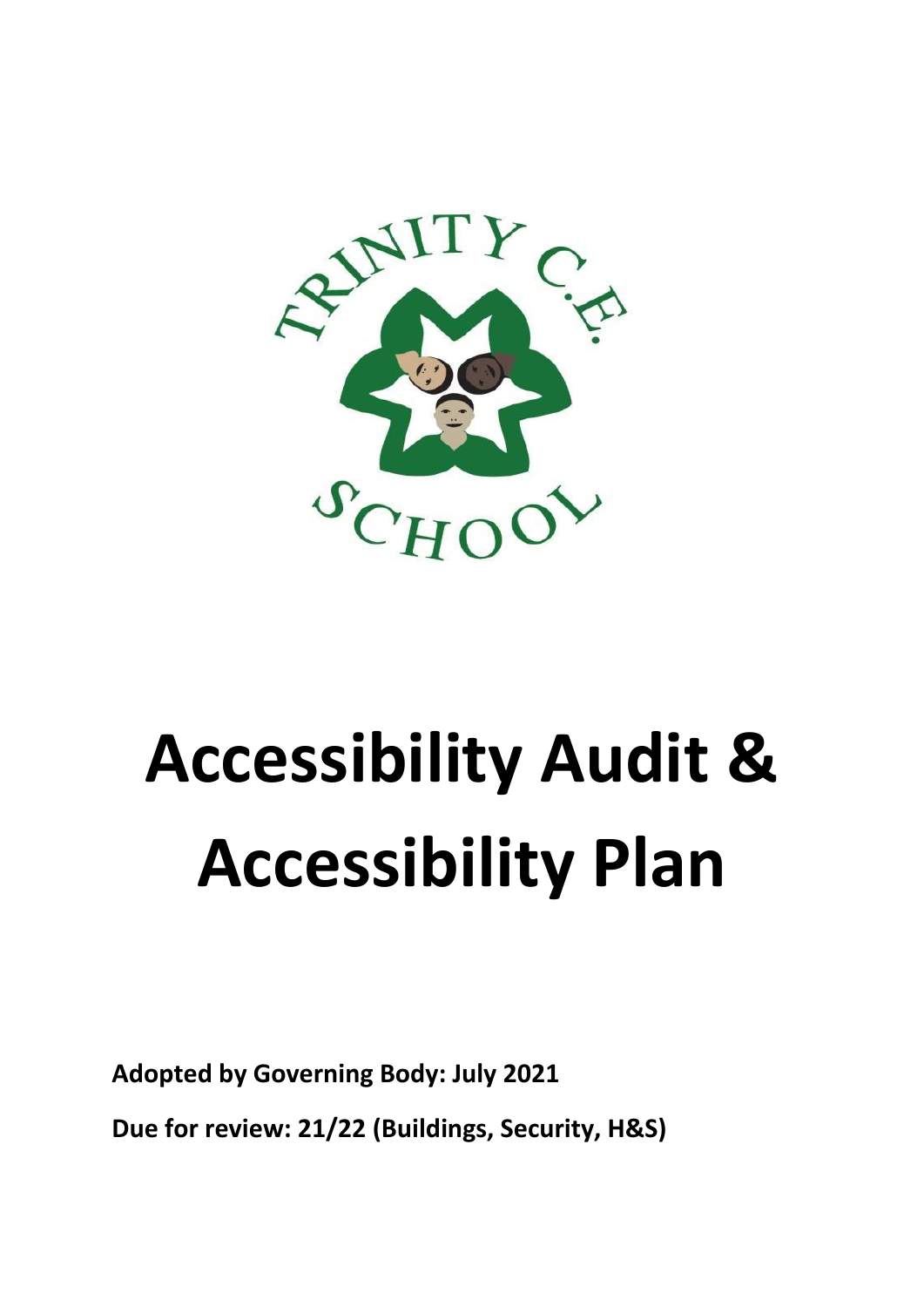## Trinity CE Primary School Accessibility Audit & Plan

*Key to entries*

*1= yes - completely, 2 = almost - working towards meeting the guidance, 3 = partially, 4 = not yet considered. The comments column is for your use. You may wish to indicate links to other school plans*

*Plan priorities are highlighted Yellow = medium priority Red = High priority*

| <b>Section</b><br><b>Disability</b><br>1: | 1 | $\mathbf{2}$ | 3 | 4 | <b>Comments</b>                        |
|-------------------------------------------|---|--------------|---|---|----------------------------------------|
| awareness &                               |   |              |   |   |                                        |
| staff training                            |   |              |   |   |                                        |
| needs                                     |   |              |   |   |                                        |
| 1.<br>Do you                              |   | X            |   |   | Done as and when required. Informed by |
| provide disability                        |   |              |   |   | performance management and whole       |
| awareness                                 |   |              |   |   | school development needs.              |
| training to enable                        |   |              |   |   |                                        |
| all staff to                              |   |              |   |   |                                        |
| understand and                            |   |              |   |   |                                        |
| recognise                                 |   |              |   |   |                                        |
| disability issues?                        |   |              |   |   |                                        |
| 2. Do you have                            | X |              |   |   |                                        |
| arrangements for                          |   |              |   |   |                                        |
| teachers and                              |   |              |   |   |                                        |
| teaching                                  |   |              |   |   |                                        |
| assistants to have                        |   |              |   |   |                                        |
| the necessary                             |   |              |   |   |                                        |
| training to teach                         |   |              |   |   |                                        |
| and support<br>children and               |   |              |   |   |                                        |
| young people with                         |   |              |   |   |                                        |
| disabilities if                           |   |              |   |   |                                        |
| required?                                 |   |              |   |   |                                        |
|                                           |   |              |   |   |                                        |

| <b>Section 2:</b>  |   | Delivery of the curriculum |  |  |  |
|--------------------|---|----------------------------|--|--|--|
| 3. Do all staff    | X |                            |  |  |  |
| seek to remove all |   |                            |  |  |  |
| barriers to        |   |                            |  |  |  |
| learning and       |   |                            |  |  |  |
| participation?     |   |                            |  |  |  |
| 4. Is teaching     | X |                            |  |  |  |
| appropriately      |   |                            |  |  |  |
| differentiated to  |   |                            |  |  |  |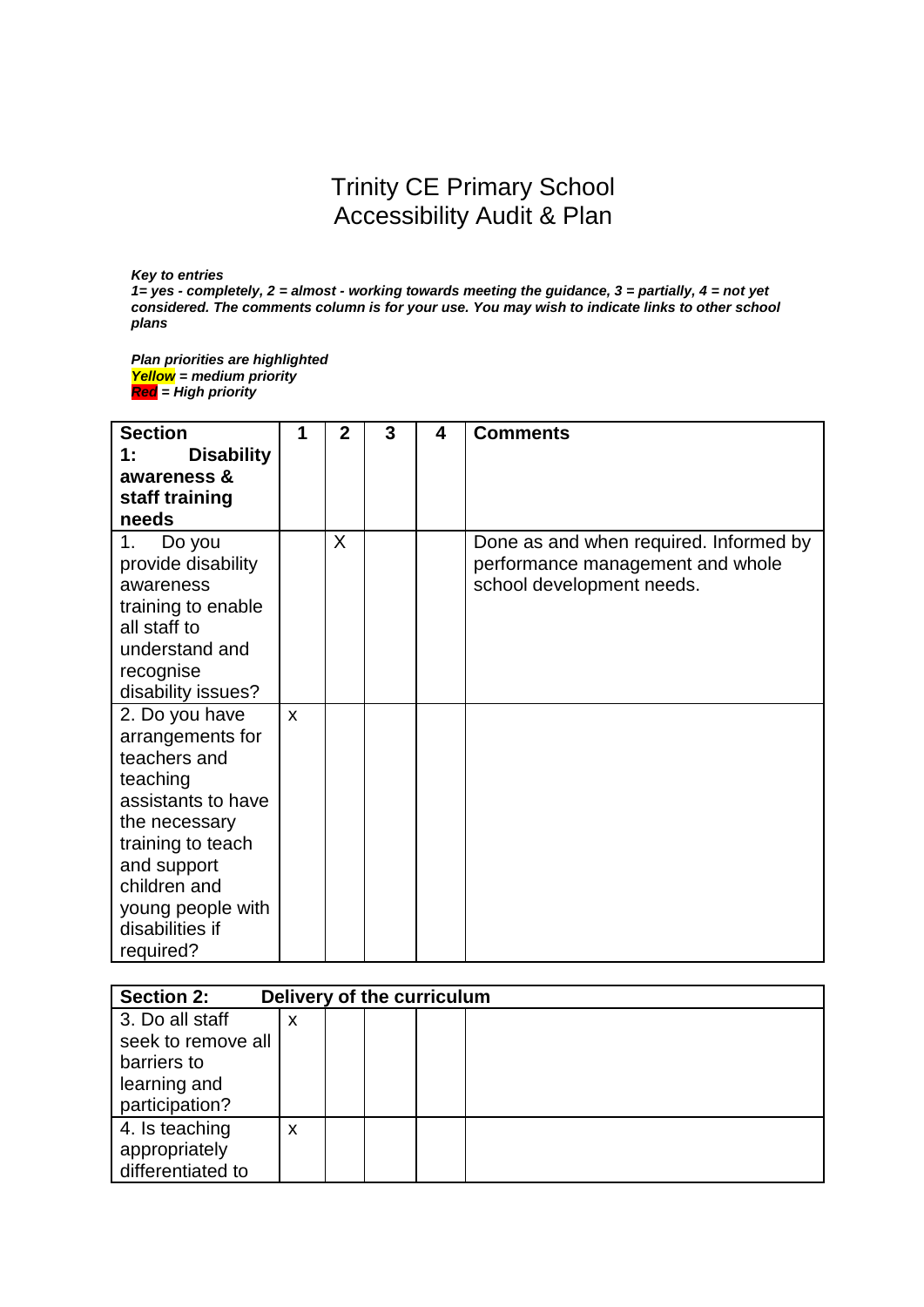| meet individual<br>needs so that<br>children and<br>young people<br>make good<br>progress?<br>5. Are all children<br>and young people<br>encouraged to<br>take part in music,<br>drama and<br>physical<br>activities?                                                                | $\mathsf{x}$ |  |  |
|--------------------------------------------------------------------------------------------------------------------------------------------------------------------------------------------------------------------------------------------------------------------------------------|--------------|--|--|
| 6. Do staff provide<br>alternative ways<br>of giving access<br>to experience or<br>understanding for<br>children and<br>young people with<br>disabilities who<br>cannot engage in<br>particular<br>activities, for<br>example some<br>forms of exercise<br>in physical<br>education? | $\mathsf{x}$ |  |  |
| 7. Do all staff<br>recognise,<br>understand and<br>allow for the<br>additional<br>planning and<br>effort necessary<br>for children and<br>young people with<br>disabilities to be<br>fully included in<br>the curriculum?                                                            | X            |  |  |
| 8. Are all staff<br>encouraged to<br>recognise and<br>allow for the<br>additional time<br>required by some<br>pupils with<br>disabilities to use<br>equipment in<br>practical work?                                                                                                  | X            |  |  |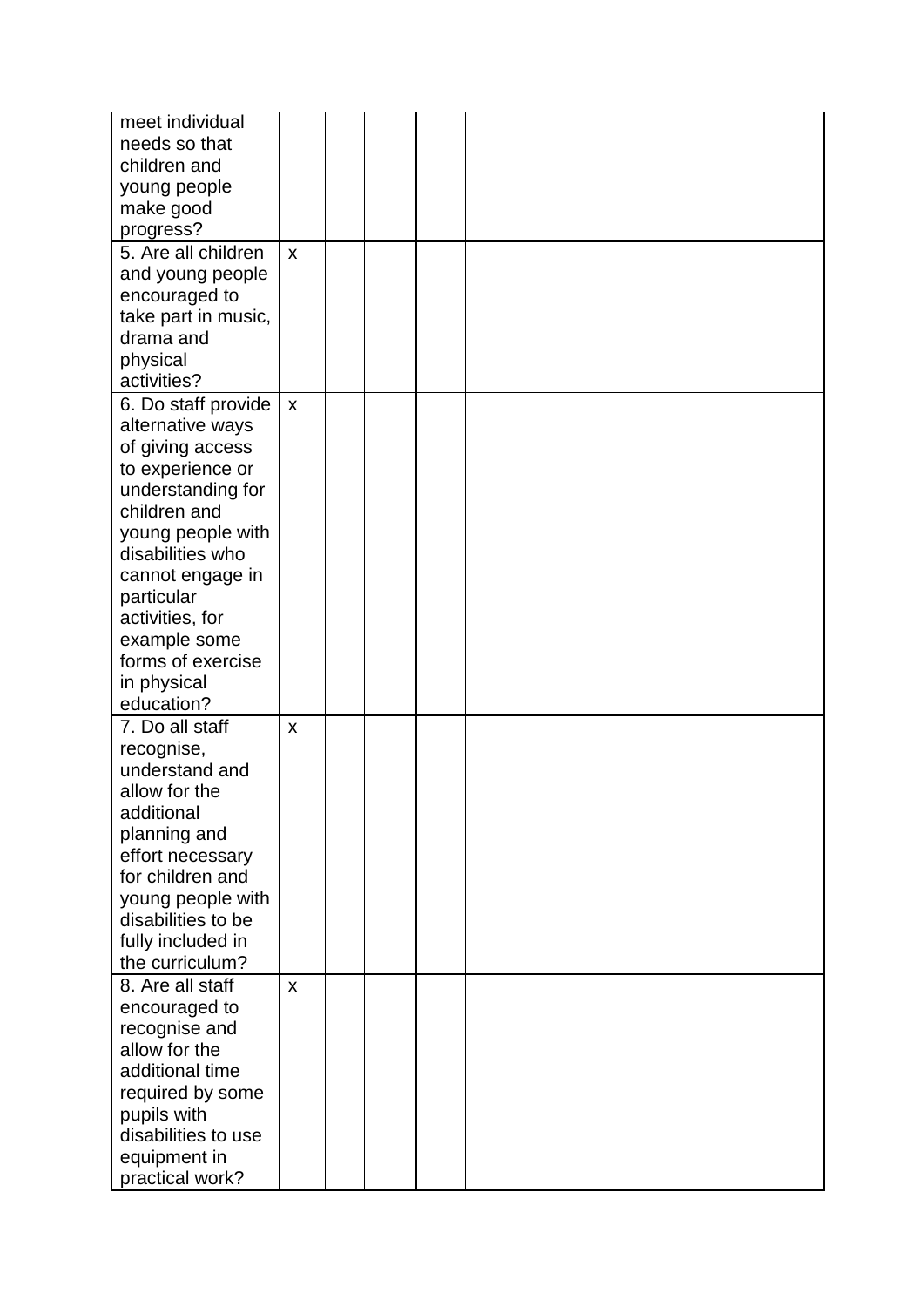| 9. Do you provide<br>access to<br>appropriate<br>technology for<br>those with<br>disabilities?                                                                       | $\mathsf{x}$ |  |  |
|----------------------------------------------------------------------------------------------------------------------------------------------------------------------|--------------|--|--|
| 10. Are school<br>visits, including<br>overseas visits,<br>made accessible<br>to all children and<br>young people<br>irrespective of<br>attainment or<br>disability? | X            |  |  |

| <b>Section 3:</b>                                                                                                                                                                                                                                                               |                   |   |  | Delivery of materials for anyone who may need it                       |
|---------------------------------------------------------------------------------------------------------------------------------------------------------------------------------------------------------------------------------------------------------------------------------|-------------------|---|--|------------------------------------------------------------------------|
| 11. Do you have<br>arrangements to<br>provide<br>information in<br>simple language,<br>symbols, large<br>print, on<br>audiotape or in<br><b>Braille for pupils</b><br>and prospective<br>pupils who may<br>have difficulty with<br>standard forms of<br>printed<br>information? |                   | X |  | At present, yes, but would need to liaise<br>with SIS for other needs. |
| 12. Do you have<br>the facilities such<br>as ICT to produce<br>written<br>information in<br>different formats?<br>13. Do you                                                                                                                                                    | $\mathsf{x}$<br>X |   |  |                                                                        |
| ensure that<br>information is<br>available to staff,<br>pupils and<br>parents in a way<br>that is user<br>friendly for all                                                                                                                                                      |                   |   |  |                                                                        |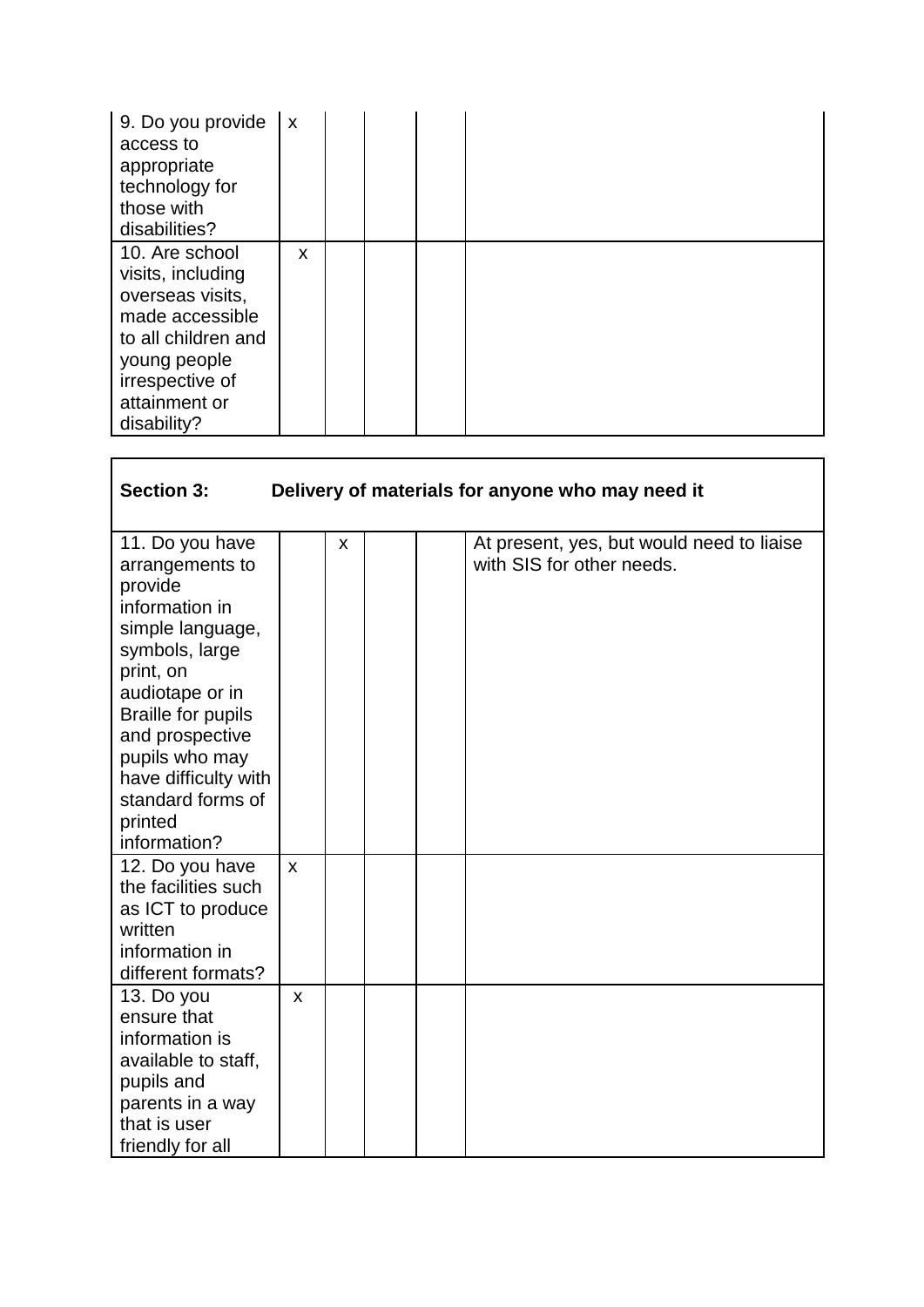| people with<br>disabilities?)                                                                                                                            |   |              |  |                                                                                                 |
|----------------------------------------------------------------------------------------------------------------------------------------------------------|---|--------------|--|-------------------------------------------------------------------------------------------------|
| 14. Is furniture<br>and equipment<br>selected, adjusted<br>and located<br>appropriately?                                                                 | X |              |  | We constantly review the provision for<br>pupils whose needs change and provide<br>accordingly. |
| 15. Do you<br>ensure that all<br>school staff are<br>familiar with<br>technology and<br>practices<br>developed to<br>assist people with<br>disabilities? |   | $\mathbf{x}$ |  | See training needs.                                                                             |

|  | Section 4: Accessibility of site to meet the needs of all users |
|--|-----------------------------------------------------------------|
|--|-----------------------------------------------------------------|

| 4a General                                                                                               | 1 | $\mathbf{2}$ | 3 | 4 | <b>Comments for school use</b>                                                                                            |
|----------------------------------------------------------------------------------------------------------|---|--------------|---|---|---------------------------------------------------------------------------------------------------------------------------|
|                                                                                                          |   |              |   |   |                                                                                                                           |
| 16. Are pathways<br>and routes logical<br>and well signed?<br>(both internal &<br>external)              | X |              |   |   |                                                                                                                           |
| 17. Do you have<br>emergency and<br>evacuation<br>procedures to<br>alert ALL pupils?                     | X |              |   |   | Fire Safety training provided Nov 2020<br>and practice evacuations up-to-date (see<br>KYSIB folder for details of these). |
| 18. Is appropriate<br>furniture &<br>equipment<br>provided to meet<br>the needs of<br>individual pupils? | X |              |   |   |                                                                                                                           |
| 19. Do furniture<br>layouts allow easy<br>movement for                                                   | X |              |   |   |                                                                                                                           |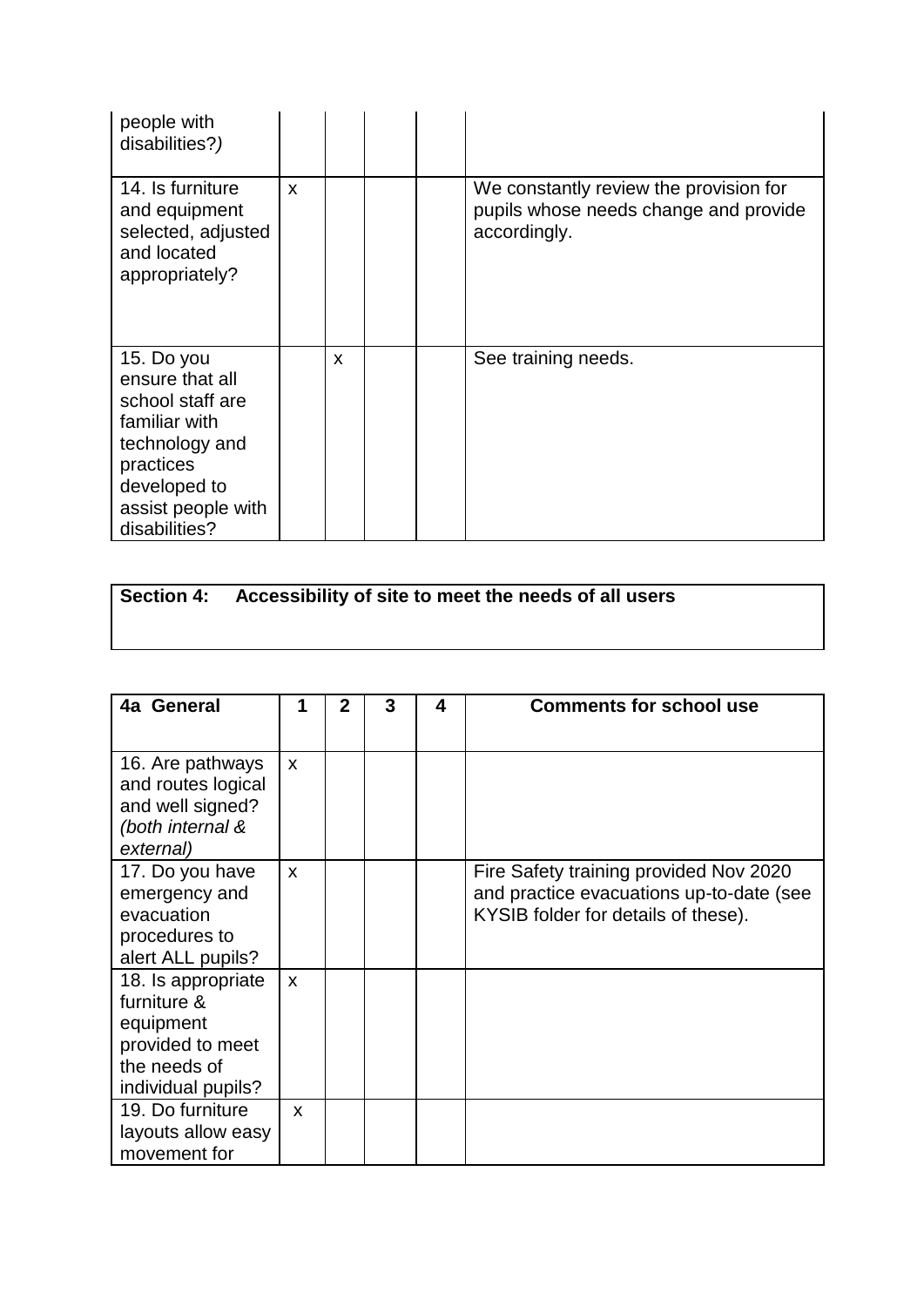| pupils with<br>disabilities?                                                                |   |  |                                                                                           |
|---------------------------------------------------------------------------------------------|---|--|-------------------------------------------------------------------------------------------|
| 20. Are quiet<br>rooms/calming<br>rooms available to<br>children who<br>need this facility? | X |  | Disabled access toilet, resources rooms<br>and creation of GP spaces have helped<br>here. |

| 4b Accessing<br>the building                                                                                         | <b>Yes</b> | <b>No</b> | N/A | <b>Comments for school use</b>                                                                                                                                                           |
|----------------------------------------------------------------------------------------------------------------------|------------|-----------|-----|------------------------------------------------------------------------------------------------------------------------------------------------------------------------------------------|
| 21. Are car park<br>spaces reserved<br>for disabled<br>people near the<br>main entrance?<br>(see guidance<br>notes)  | X          |           |     | Although spaces are not marked to<br>indicate this, users with particular needs<br>have ability to use the car park                                                                      |
| 22. Is there<br>adequate car park<br>facilities?                                                                     |            | X         |     | Not enough spaces for number of staff                                                                                                                                                    |
| 23. Are there any<br>barriers to easy<br>movement around<br>the site and to the<br>main entrance?                    |            | X         |     |                                                                                                                                                                                          |
| 24. Are steps<br>needed for<br>access to the<br>main entrance?<br>(see guidance)                                     | X          |           |     | Ian Bartlett and Pete Brown from<br>Shropshire Council are considering site<br>security improvements at the front of the<br>school which may impact access -<br>awaiting considerations. |
| 25.Do all those<br>steps have a<br>contrasting colour<br>edging?                                                     | X          |           |     | Caretaker has now lined all steps into the<br>building with bright yellow edging.                                                                                                        |
| 26. If there are<br>steps, is a ramp<br>provided to<br>access the main<br>entrance?                                  |            |           | X   |                                                                                                                                                                                          |
| 27. Is there a<br>continuous<br>handrail on each<br>ramp and stair<br>flight and landing<br>to the main<br>entrance? |            |           | x   |                                                                                                                                                                                          |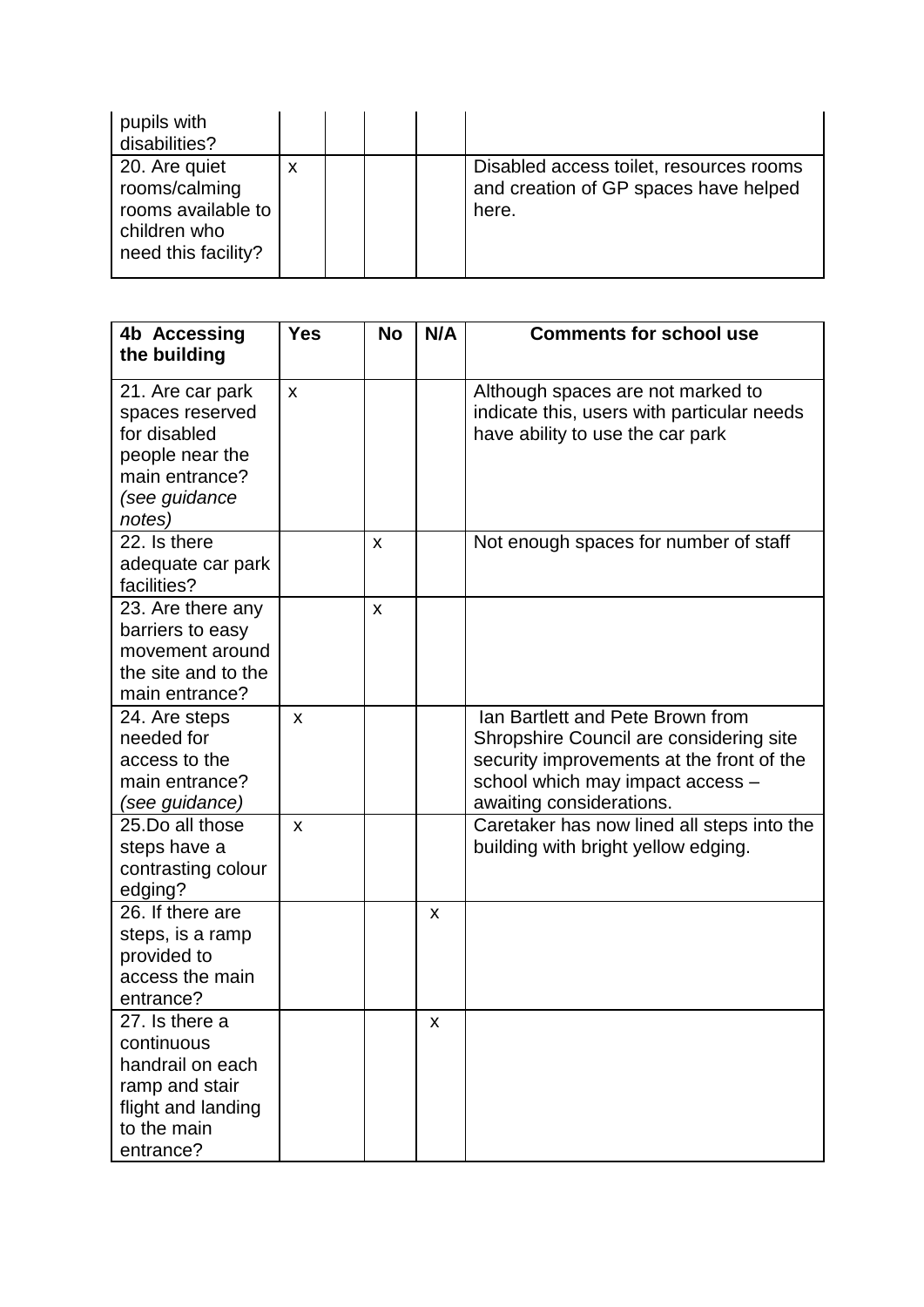| 28 Is it possible<br>for a wheelchair<br>user to get<br>through the<br>principal door |  |  |
|---------------------------------------------------------------------------------------|--|--|
| unaided?                                                                              |  |  |

| 4c Internal<br>facilities                                                                                                            | <b>Yes</b>                | <b>No</b>    | N/A | <b>Comments for school use</b> |
|--------------------------------------------------------------------------------------------------------------------------------------|---------------------------|--------------|-----|--------------------------------|
| 29. If there is a<br>lobby at the<br>principal<br>entrance, is it<br>possible for a<br>wheelchair user to<br>negotiate the<br>doors? | $\boldsymbol{\mathsf{x}}$ |              |     |                                |
| 30. Do all internal<br>doors allow a<br>wheelchair user to<br>get through<br>unaided?                                                | $\mathsf{x}$              |              |     |                                |
| 31. Do all the<br>corridors have a<br>clear<br>unobstructed<br>width of 1.2m?                                                        | $\boldsymbol{\mathsf{x}}$ |              |     |                                |
| 32. Does the<br>block have a<br>wheelchair<br>accessible toilet?                                                                     | X                         |              |     |                                |
| 33. Does the<br>block have<br>accessible<br>changing<br>rooms/shower<br>facilities?                                                  |                           | $\mathsf{x}$ |     |                                |
| 34. Is it possible<br>for a wheelchair<br>user to use all the<br>fire exits from<br>areas to which<br>they have<br>access?           | X                         |              |     |                                |

| N/A<br><b>No</b><br>Yes<br>Sensory<br>4e |
|------------------------------------------|
| impairment                               |